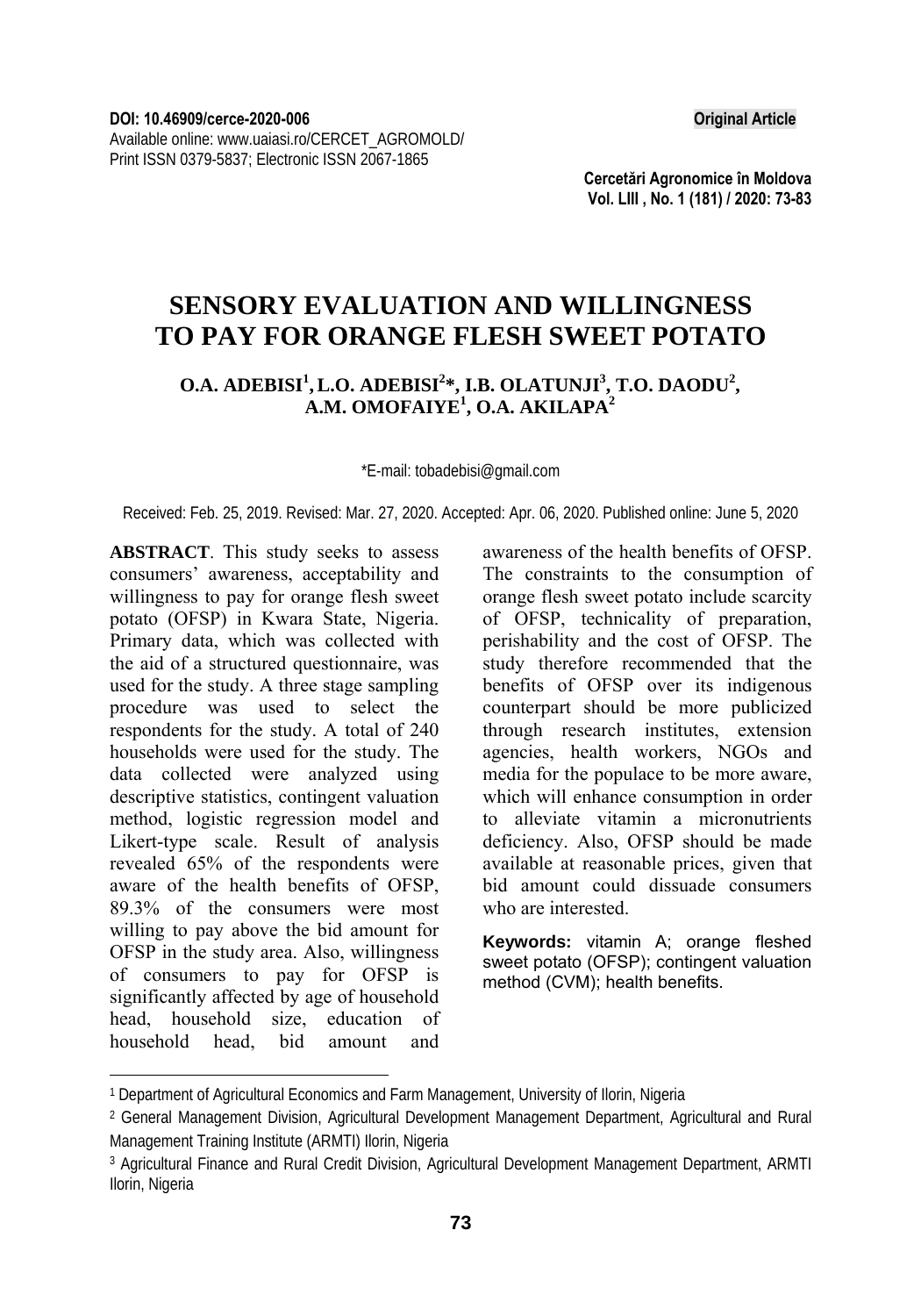## **INTRODUCTION**

Vitamin A deficiency (VAD) is one of the most prevalent problems in lower-income countries, the most common cause of childhood blindness in the world and it affects 250 million preschool children worldwide. Its acute deficiency has very high fatality rates, but even a little deficiency is also associated with the increase in preschooler mortality. Hence, vitamin A malnutrition is a main public health concern of the developing countries and is responsible for millions of deaths annually among the young children (UN, 1997). It is with this, orange flesh sweet potato (OFSP) was developed through fortification of the indigenous variety with micronutrients specifically vitamin A to combat the issue of its deficiency.

Orange flesh sweet potato is an improved variety of sweet potato (*Ipomoea batatas*) cultivated in tropical and semi-tropical regions of the world for food and source of income especially among the rural dwellers (Adebisi *et al.,* 2015 and Mitra, 2012). It is a staple crop that is high in beta-carotene and provitamin A carotenoid (Timothy *et al.,* 2017; Padmaja, 2009). It is grown in wide range of agro-ecologies and soil types. OFSP is easy to cultivate, it is a crop with immense ability to grow in marginal fields (Afuape, 2014). It can be vegetatively propagated, and has fairly drought resistant ability once established. It has short maturity period, compare to other root and tuber crops. These characteristics make OFSP an excellent food security crop in Sub-Saharan Africa (Low *et al*., 2007).

Despite the benefits of this staple crop (OFSP) and the ability to combat one of the major vitamin deficiencies, its consumption is still low. Severe studies have been conducted on the production of OFSP, but empirical findings on it consumption is thin. Therefore, this study seeks to assess consumers' awareness, acceptability and willingness to pay for orange flesh sweet potato Kwara State, Nigeria.

The objectives are to: describe the socio-economic characteristics of the consumers; assess the awareness and sources of information of the health benefit of OFSP to the consumers; to assess the perception of consumers on the sensory quality of orange flesh sweet potato, as it affects the consumption of the crop; examine the willingness of the consumers to pay for OFPS; determine the factors influencing the willingness of consumers to pay for the crop, and identify the constraints' to the consumption of the potato variety.

## **MATERIAL AND METHODS**

## **Study area**

This research was carried out in Kwara State, Nigeria. The state is located between latitude 7°20' and 11°05' north of the Equator, longitude 2°5' and 6°45' east of the prime meridian (Ogunlade *et al.*, 2009). The state has a total land area of  $32,500 \text{ km}^2$ , with a population density of  $42.5 \text{ km}^2$ , also comprises of 16 Local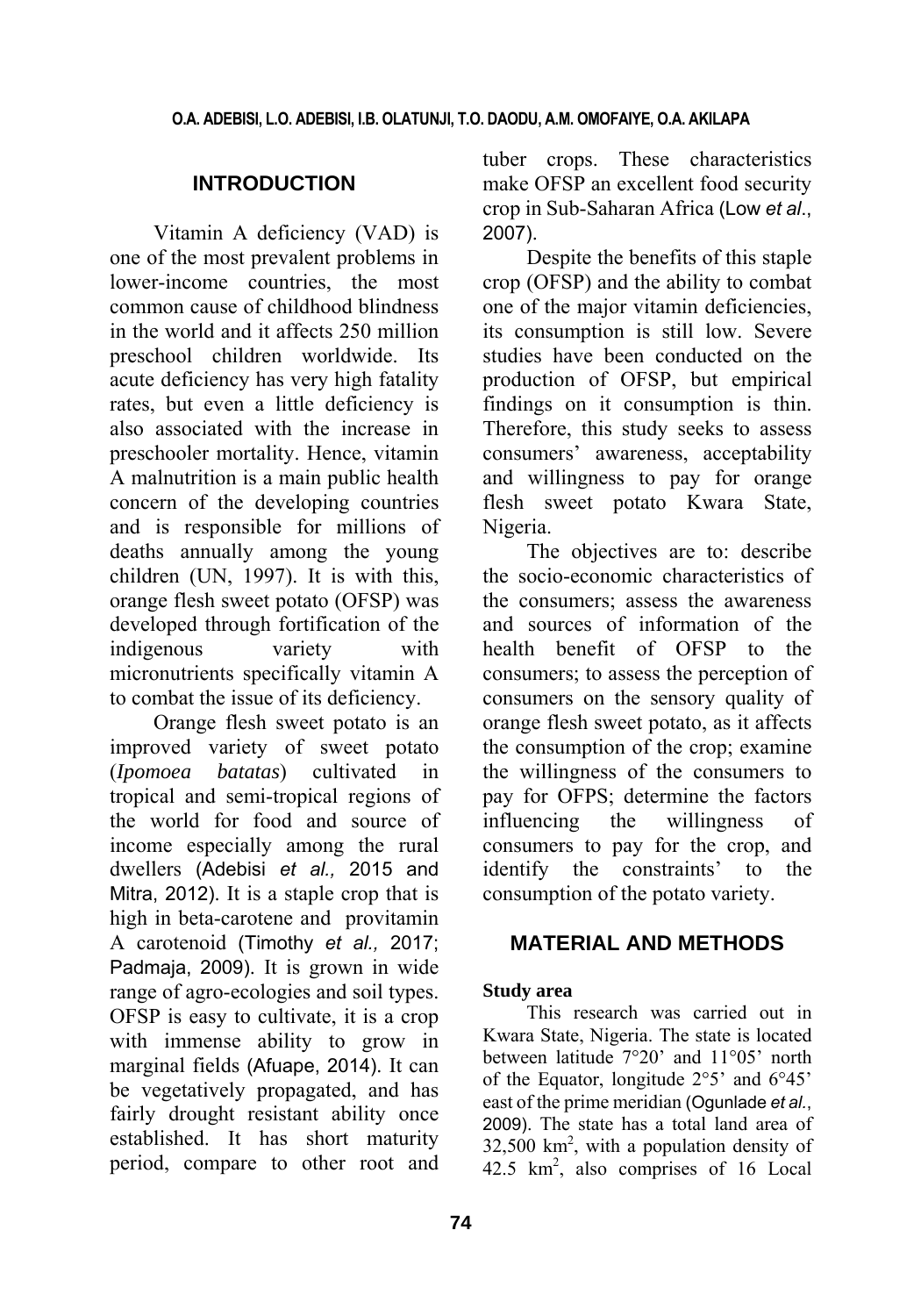Government Areas with a total population estimated to be 3,286,171 (KWADP, 2014; National Population Commission, 2016). It also shares boundaries with Oyo, Ondo and Osun to the south, Kebbi and Niger to the north, Kogi to the east and the Republic of Benin to the west (Kwara State Ministry of Information, 2002). Besides, it has two distinct seasons (the wet and dry seasons) and the average daily temperature ranges between 21°C to 35°C. The annual rainfall pattern across the State is between the months of April and October, with annual rainfall ranging between 1,000 and 1,500 mm. The State, which is primarily agrarian, with great expanse of arable land, has an estimated figure of 260,528 farm families, majority of which live in the rural areas and about 36,820 ha of farmland (KWADP, 2014).

### **Data and sampling techniques**

We adopted a three stage sampling procedure to select the respondents for the study. The first stage involved purpose selection of three local government areas (Edu, Ifelodun, and Patigi), where orange flesh sweet potato is mostly cultivated in Kwara State. The second stage involved the random selection of four communities in each local government. In the third stage, we randomly selected 20 households in each community. The sample consists of 240 farming households. Personal interviews were carried out with the household head, in the presence of other family members. A standardized questionnaire was used to elicit information on socio-economic indices, information on consumer awareness on the health benefits of orange flesh sweet potato, perception of consumer and willingness to pay for orange flesh potato and reasons why consumers may not be willing to pay for it.

### **Analytical techniques**

### *Descriptive analysis*

Descriptive statistics comprising of the use of measures of central tendency and dispersion (mean, mode, median and standard deviation), percentages frequency and tabulation was used to capture the socio-economic characteristics of respondents, assess the consumers' awareness of the health benefits of orange flesh sweet potato and the challenges encountered in the consumption of orange flesh sweet potato.

## *Contingent valuation method*

The contingent valuation method (CVM) was used to examine consumer's willingness to pay for the new improved variety (orange flesh sweet potato) in the study area. This method is also used to solicit consumers' willingness to pay for a product that is not yet in the market. CVM is a non market valuation method that is used to value specific changes from the obtainable norm. The method relies on directly querying individuals about their willingness to pay (WTP) for a specified improvement in the course of an interview. CVM is a stated preference technique, whereby the individual states his or her preference.

Specifically, in carrying out this technique, individuals were asked about the *status quo versus* the alternative being proposed and as such information was elicited about the individual's opinion of the alternative relative to what had always existed and the willingness to obtain the proposed alternative. Willingness to pay may specifically be defined as the amount that must be taken away from the person's income, while keeping his utility constant. Willingness to pay may be stated as follows:

 $V(y - WTP, p, q_1; Z) = V(y, p, q_0; Z)$  (1)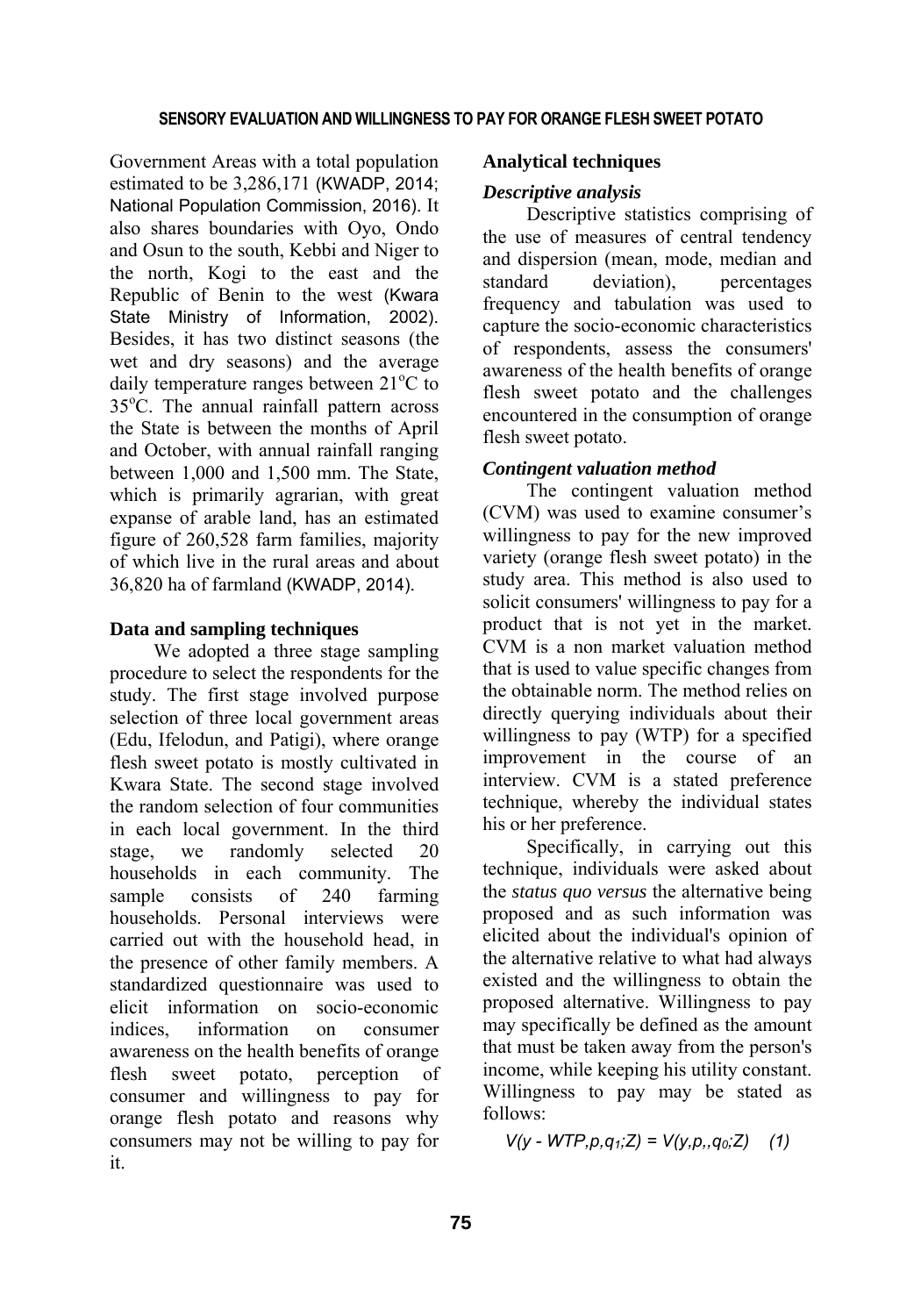#### **O.A. ADEBISI, L.O. ADEBISI, I.B. OLATUNJI, T.O. DAODU, A.M. OMOFAIYE, O.A. AKILAPA**

where, *V* denotes the indirect utility function, *y* is income, *p* is a vector of prices faced by the individual, and *q* are the alternative levels of the good or 0 or 1 quality indexes (with  $q > q$ , indicating that *q* refers to 0 or 1 the improved commodity or value addition). CVM is now increasingly used (Alberini and Cooper, 2000).

### *Logistic regression model*

The logistic regression model was used to examine the factors influencing the willingness to pay for orange flesh sweet potato among households in the study area. The logistic regression model is specified as:

$$
P_1 = E(y=1/X_i) = \beta_0 + iX_iA
$$
 (2)

where,  $X_i$  represents explanatory variables included in the model and *y* is a dichotomous response variable (1 for consumers that are willing to pay and 0 otherwise).

$$
P_1 = E (y=1/X_1) = \frac{1}{|1 + e - (\beta_0 + \beta_1 X_1)|} \tag{3}
$$

Therefore,

$$
P_1 = \frac{1}{1 + e^{-Z_i}} = \frac{e^{Z_i}}{1 + E_{zI}} \tag{4}
$$

This is (cumulative) logistic distribution function, where,  $Z_i = Z_i$  ranges from  $x P_i$ ranges between 0 and 1, *Pi P* is nonlinearly related to *Zi* (*i.e. Xi)*.

 $P_i$  = Probability of an individual choosing an alternative *i*

*β<sup>0</sup>* = Constant

 $B_1...B_8$  = Coefficient of the explanatory variable  $X_1...X_9$ 

*y = f(X1, X2, X3, X4, …X9, εi) (5)*

based on the household production framework of Becker (1965) and Strauss and Thomas (1995).

 $y =$  willingness to pay (dummy variable);  $1 = \text{consumers}$  willing to pay,  $0 =$ otherwise);  $X_1$  - Age (years);  $X_2$  - Sex (male or female);  $X_3$  - Marital status;  $X_4$  -Household size (number); *X5* - Education (years of schooling);  $X_6$  -Household monthly income (Naira);  $X_7$ - Bid amount; *X8* - Health awareness; *α* - Intercept; *ε<sup>i</sup>* - Error term, assumed to be uniformly distributed.

#### *The Likert-type scale*

Five-point Likert-type scale was used to assess the perception of consumers regarding the sensory qualities of OFSP. The consumers were asked to rate the perception on a 5 point numerical rating scale of: *excellent*  $= 5$ *, very good*  $=$ 4,  $good = 3$ ,  $fair = 2$  and  $poor = 1$ .

### **RESULTS AND DISCUSSION**

## **Socio-economic characteristics of households**

*Table 1* presents the result on the socio-economic characteristics derived from the sampled households. This provides a background to the analysis carried out in this study given that socio-economic characteristics are significant factors that influence consumers' willingness to pay for orange flesh sweet potato. The socioeconomic characteristics revealed that 65% of the household were headed by male and majority (93.75%) of them were married.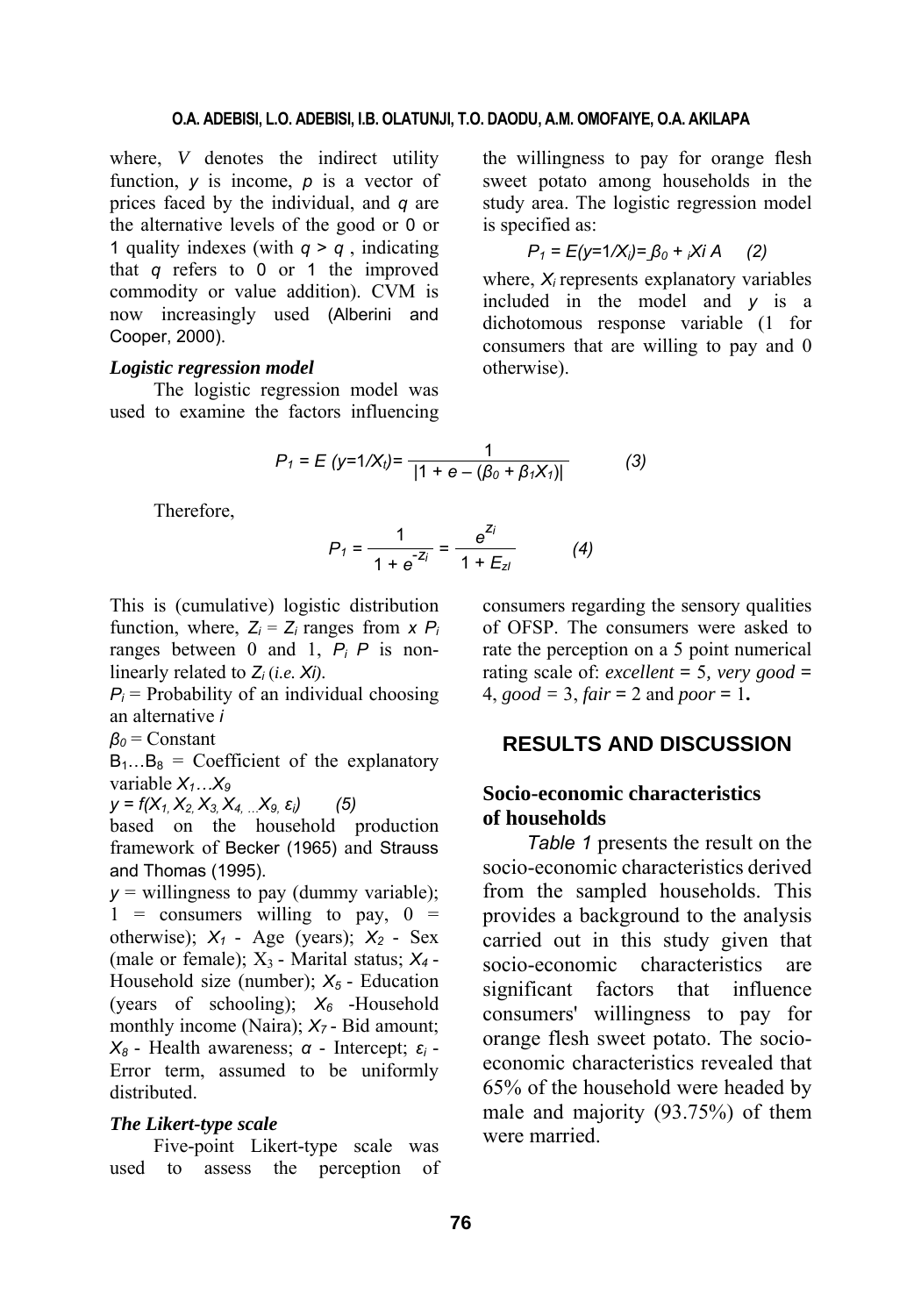The average age of the household heads was 44.8 years, while majority (69.1%) of the household heads belonged to age range of 31-50 years, which is an indication that they are in their prime age. The average household size in the study area was 6.33 individuals per households and about (7.5%) had no formal education. The average monthly income of households in the study area was  $\cancel{N}$  19,250 (1  $\cancel{N}$  = 0,0027 \$).

## **Awareness of consumers on the health benefit of orange flesh sweet potato (OFSP)**

*Table 2* gives a summary of the level of awareness on the health benefit of OFPS in the study area. Findings from this study revealed that up to 65% of the respondents were aware of the health benefits of OFSP, stating that they had prior knowledge about OFSP and the inherent benefits to human health. However, 35% of the respondents stated that they often see the variety of potato, but were not aware that it has more health benefits than the existing potato variety.

## **Source of information on the health benefits of OFSP**

*Table 3* shows the result of consumers' sources of information on the health benefits of OFSP. Many (64.8%) of the households attributed their knowledge of the health benefits of the OFSP crop to the farmers planting it and the government agencies promoting it while few (about 6.4%) got their information

from the media (radio and television). This implies that OFSP crop still needs to be more publicized for the benefit of the populace, especially households having younger children.

## **Perception of consumers on the sensory quality of OFSP**

The result in *Table 4* shows the perception of consumers regarding the sensory qualities of OFSP. The households' opinion on the taste, texture and tenderness of OFSP was said to be excellent, while the colour was said to be very good and the smell was said to be good. On the ranking of the sensory qualities, the tenderness ranked  $1<sup>st</sup>$ , while the smell ranked 5<sup>th</sup>.

## **Maximum amount consumers are willing to pay for OFSP**

In analyzing the willingness to pay for OFSP, the bid amount used in this study was set at the sale price of the counterpart variety which was already in the market. The results of the willingness to pay in *Table 5* revealed that consumers were most willing to pay for OFSP in the study area with 63.2% willing to pay 20% premium above price of the indigenous counterpart. With an increase in premium to 30%, up to 26.1% of the consumers were willing to pay for OFSP, while 10.7% of the households were willing to pay for OFSP at a premium of 20% below the conventional price, which may be due to not knowing the value and importance of the crop.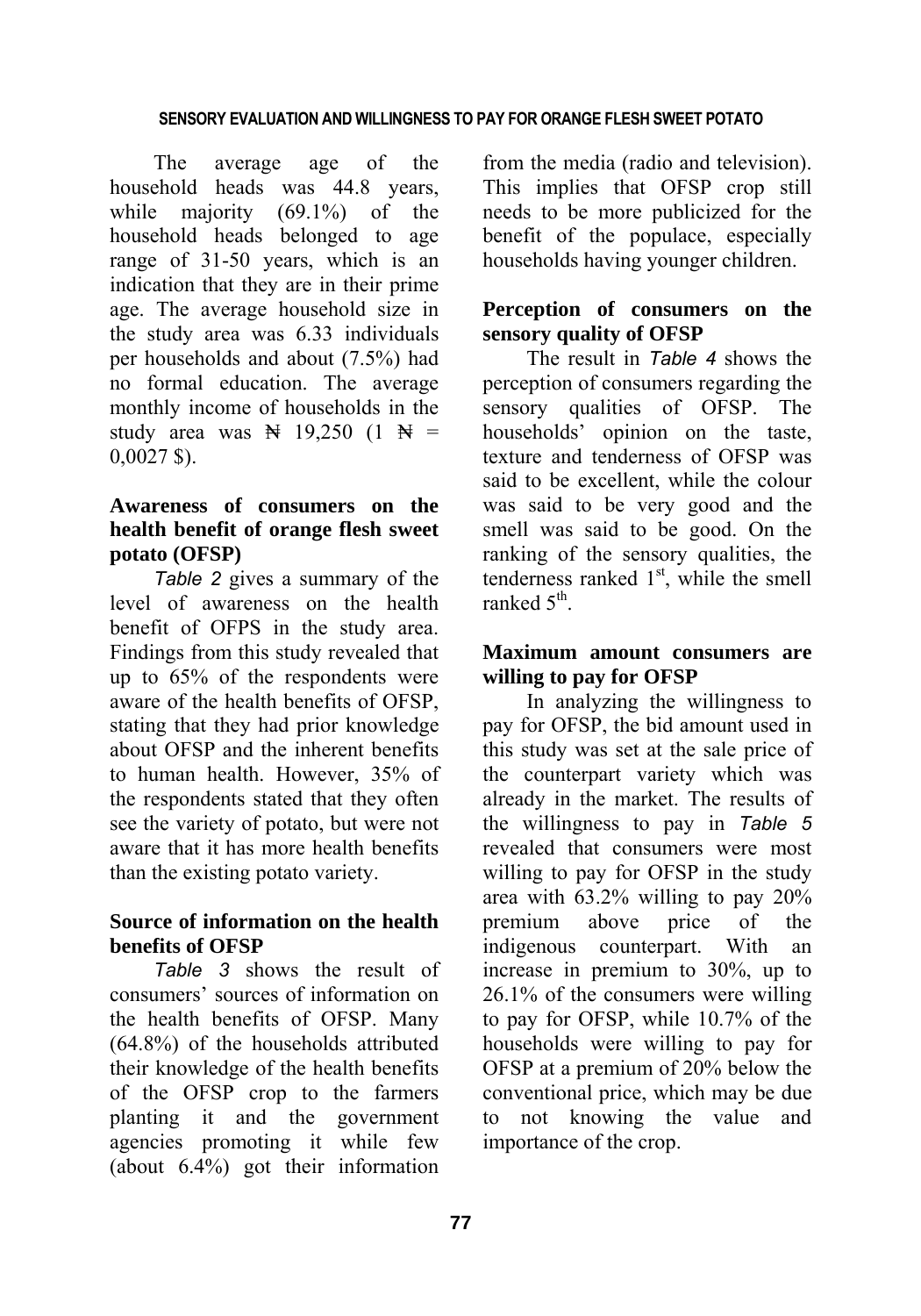## **O.A. ADEBISI, L.O. ADEBISI, I.B. OLATUNJI, T.O. DAODU, A.M. OMOFAIYE, O.A. AKILAPA**

| <b>Characteristics</b>        | <b>Frequency (N=240)</b> | Percentage (100%) |
|-------------------------------|--------------------------|-------------------|
| Gender                        |                          |                   |
| Female                        | 84                       | 35.0              |
| Male                          | 156                      | 65.0              |
| Age                           |                          |                   |
| ≤30                           | 12                       | 05.0              |
| $31 - 40$                     | $\overline{88}$          | 36.6              |
| 41-50                         | 78                       | 32.5              |
| 51-60                         | $\overline{27}$          | 11.3              |
| >60                           | 35                       | 14.6              |
| Mean age                      | 44.38                    |                   |
| <b>Marital status</b>         |                          |                   |
| Single                        | 15                       | 06.25             |
| Married                       | 225                      | 93.75             |
| <b>Educational level</b>      |                          |                   |
| No formal                     | 18                       | 07.5              |
| Primary                       | 75                       | 31.3              |
| Secondary                     | 93                       | 38.7              |
| Tertiary                      | 54                       | 22.5              |
| <b>Household size</b>         |                          |                   |
| $5$                           | 118                      | 49.2              |
| $6 - 10$                      | 62                       | 25.8              |
| $11 - 15$                     | 38                       | 15.8              |
| 16-20                         | 18                       | 07.5              |
| >20                           | 04                       | 01.7              |
| Mean household size           | 6.33                     |                   |
| Occupation                    |                          |                   |
| Farmers<br>Civil servants     | 108                      | 45.0              |
| Artisans                      | 35                       | 14.6              |
| <b>Traders</b>                | 54                       | 22.5              |
| <b>Monthly income (Naira)</b> | 43                       | 17.9              |
| ≤10,000                       | 72                       | 30.0              |
| 11,000-20,000                 | 80                       | 33.3              |
| 21,000-30,000                 | 36                       | 15.0              |
| 31,000-40,000                 | 28                       | 11.7              |
| 41,000-50,000                 | 14                       | 05.8              |
| >50,000                       | 10                       | 04.2              |
| Mean                          | 19,250                   |                   |

#### **Table 1 - Distribution of respondents according to their socio-economic characteristics**

Source: Field Survey, 2019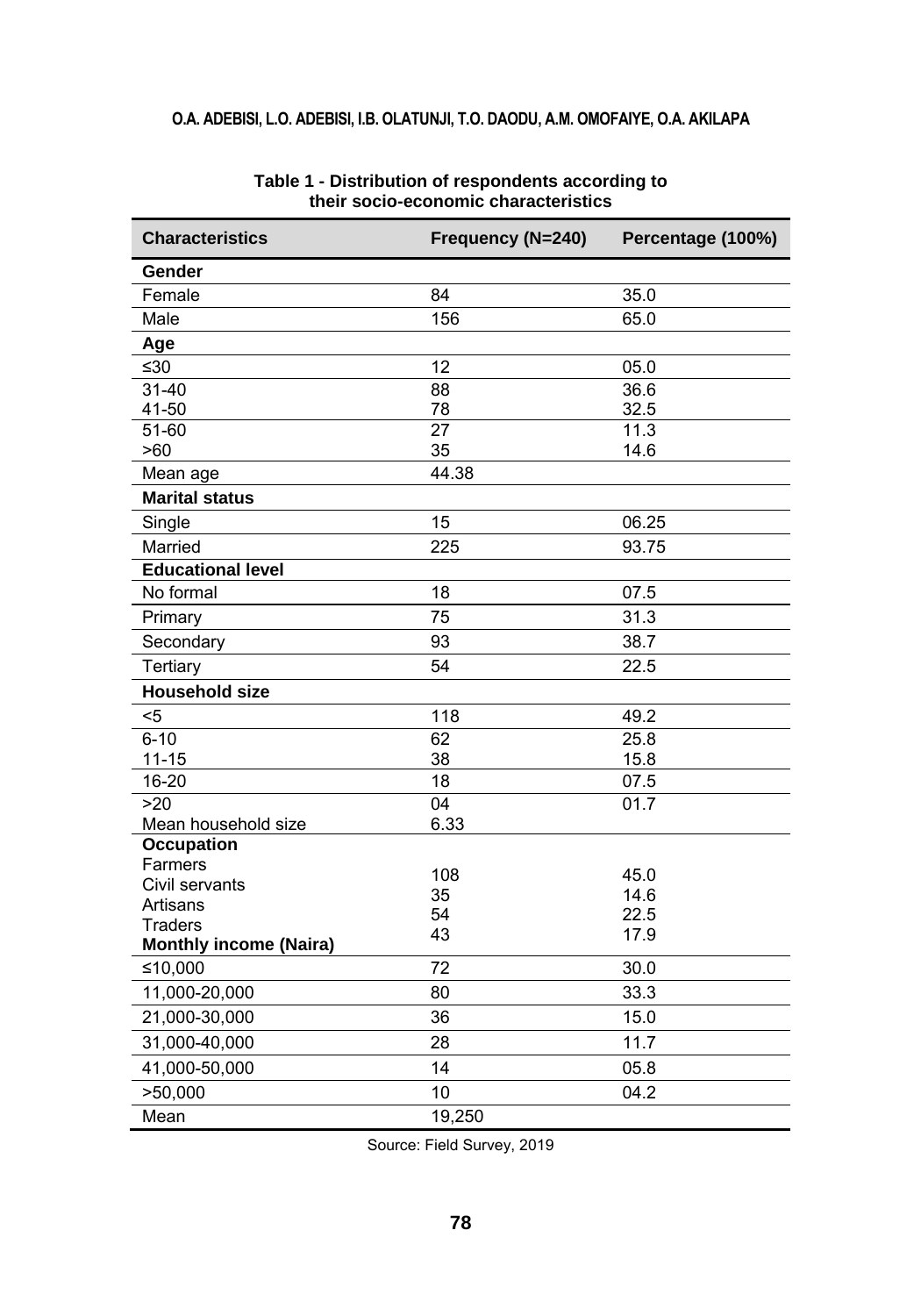| Awareness | <b>Frequency</b> | <b>Percentage</b> |
|-----------|------------------|-------------------|
| Aware     | 156              | 65.00             |
| Unaware   | 84               | 35.00             |
| ัดtal     | 240              | 100               |

#### **Table 2 - Consumer's awareness of the health benefits of orange flesh sweet potato (OFSP)**

Source: Field survey, 2019

#### **Table 3 - Consumer's source of information on the health benefit of OFSP**

| <b>Source</b>             | Frequency (N=156) | <b>Percentage</b><br>$(100\%)$ |
|---------------------------|-------------------|--------------------------------|
| Radio and television      | 10                | 06.4                           |
| Farmers                   | 55                | 35.3                           |
| Government agencies       | 46                | 29.5                           |
| <b>Extension officers</b> | 20                | 12.8                           |
| Friends and family        | 25                | 16.0                           |

Source: Field survey, 2019

#### **Table 4 - Consumer's perception on the sensory quality of OFSP**

| <b>Sensory</b><br><b>qualities</b> | <b>Excellent</b> | Very<br>qood | Good | Fair | Poor | <b>Total</b> | Mean<br>rating | Rank                       |
|------------------------------------|------------------|--------------|------|------|------|--------------|----------------|----------------------------|
| Taste                              | 525              | 208          | 147  | 62   | 3    | 945          | 3.94           | $\gamma$ nd                |
| Texture                            | 275              | 188          | 345  | 36   | 5    | 849          | 3.54           | $\overline{4}^{\text{th}}$ |
| Colour                             | 205              | 408          | 258  | 22   |      | 893          | 3.72           | <b>PLS</b>                 |
| Tenderness                         | 550              | 272          | 150  | 24   |      | 996          | 4.15           | $\overline{1}$ st          |
| Smell (aroma)                      | 290              | 240          | 225  | 92   |      | 848          | 3.53           | $5^{\mathsf{th}}$          |

Source: Field survey, 2019

#### **Table 5 - Willingness to pay for OFSP by consumers**

| <b>WTP</b>                                                        | <b>Frequency</b> | <b>Percentage</b><br>(100%) |
|-------------------------------------------------------------------|------------------|-----------------------------|
| Willingness to pay 20% below cost of orange flesh sweet<br>potato | 25               | 10.7                        |
| Willingness to pay 20% above cost of orange flesh sweet<br>potato | 148              | 63.2                        |
| Willingness to pay 30% above cost of orange flesh sweet<br>potato | 61               | 26.1                        |

Source: Field survey, 2019; Bid price = #170 per kg

## **Factors influencing the willingness of consumers to pay for OFSP in the study area**

The result of the analysis carried out to identify the factors influencing the willingness of consumers to pay for OFSP in the study area, as

presented in *Table 6*, revealed coefficient of determination  $(R^2)$  of 58.9%; hence, showing the variables included in the model adequately explains the willingness to pay by the consumers. Likewise, the observed log likelihood value, which was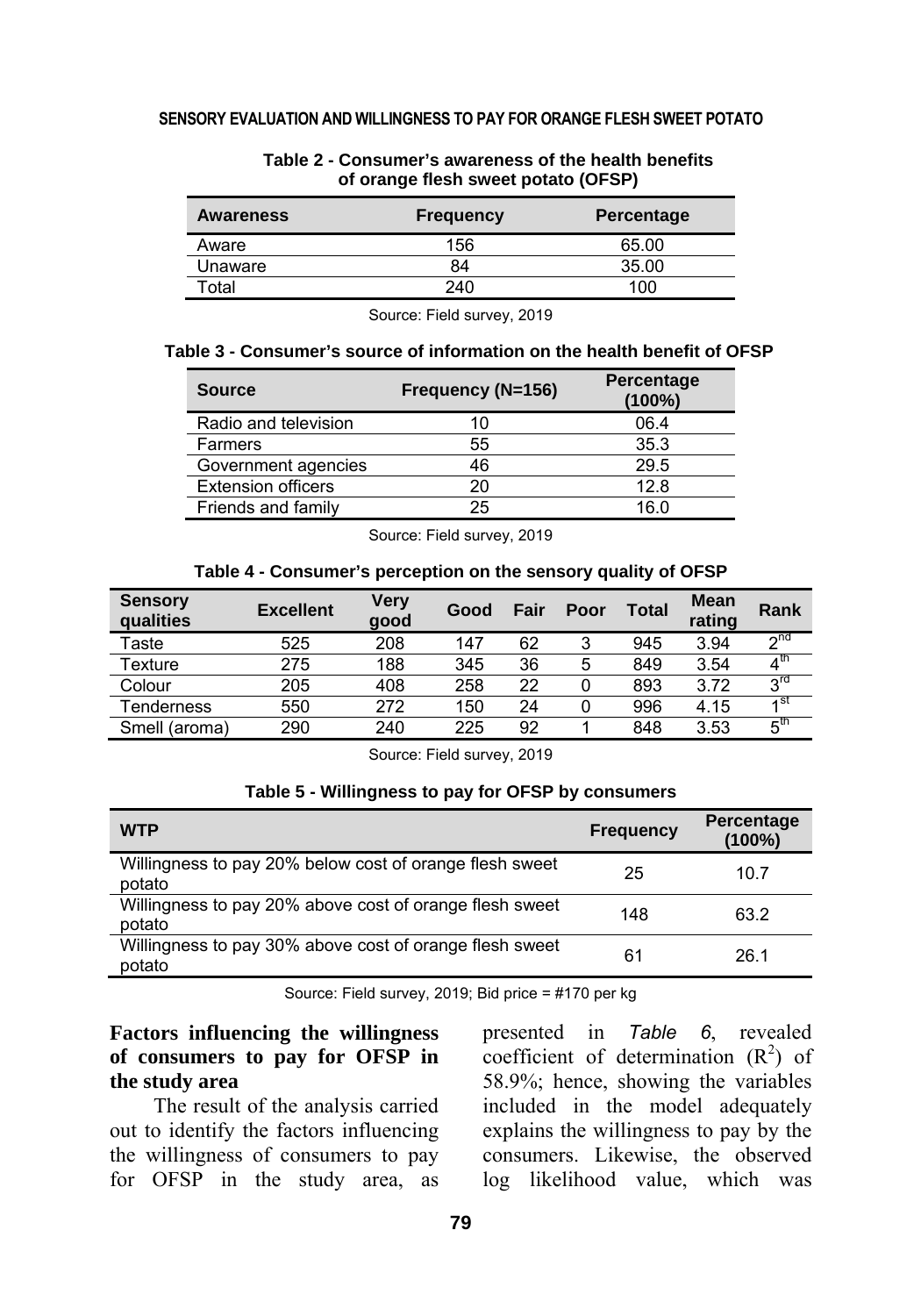negative and close to zero, is an indication that the model is a good fit.

Binary logistic regression model reveals that willingness of consumers to pay for OFSP in the study area is significantly affected by age, household size, education of household head, bid amount and awareness of the health benefits of OFSP.

The coefficient of age was found positive and significant at 10% implying that older household heads are more willing to pay for OFSP, which may be due to the fact that older people shows more interest in what they and their households consume when compared with the younger ones. This result is in alignment with the findings of Haghjou *et al.* (2013) in a study carried out to determine factors influencing willingness to pay for organic food products in Tabriz, Iran.

The coefficient of education of household head was positive and significant at 5%, which implies that the more educated a household head, the more willing to pay for OFSP, this may be due to the fact that more educated people are more aware of the importance of improved crops. This result is however at variance with the study carried out by Ghorbani and Hamraz (2009) in Iran, where they found negative relationship between willingness to pay and educational level, which may be due to certain peculiarities in their country. The coefficient of household size was negative and significant at 10%, which implies the lesser the number

of household members, the more the willingness to pay for OFSP in the study area, this might be because increase in household size would increase household spending on OFSP, which households might not be able to afford thus explaining for the decrease in their willingness to pay for such.

The coefficient of bid amount was negative and significant at 5%, which implies the lesser the bid amount of OFSP, the more the willingness to pay for OFSP in the study area, this might be because households prefer cheaper things especially food items, so as to reduce their food expenditure, which mostly occupies more than 50% of an household expenditure. This finding is in line with those of Owusu and Anifori (2013), Obayelu *et al.* (2014) and Adekunle *et al.* (2016) bids was found to influence willingness to pay for organic leafy vegetables in Oyo and Ogun States.

The coefficient of awareness of health benefit was positive and significant at 10%, which implies the more households are aware of the health benefits of OFSP, the more their willingness to pay for OFSP in the study area, this might be because knowing the health benefits of a product aids its consumption, which on the long run increases the demand for it.

These findings are in tandem with those of Owusu and Anifori (2013), Obayelu *et al.* (2014) and Adekunle *et al.* (2016), where awareness and safety were found to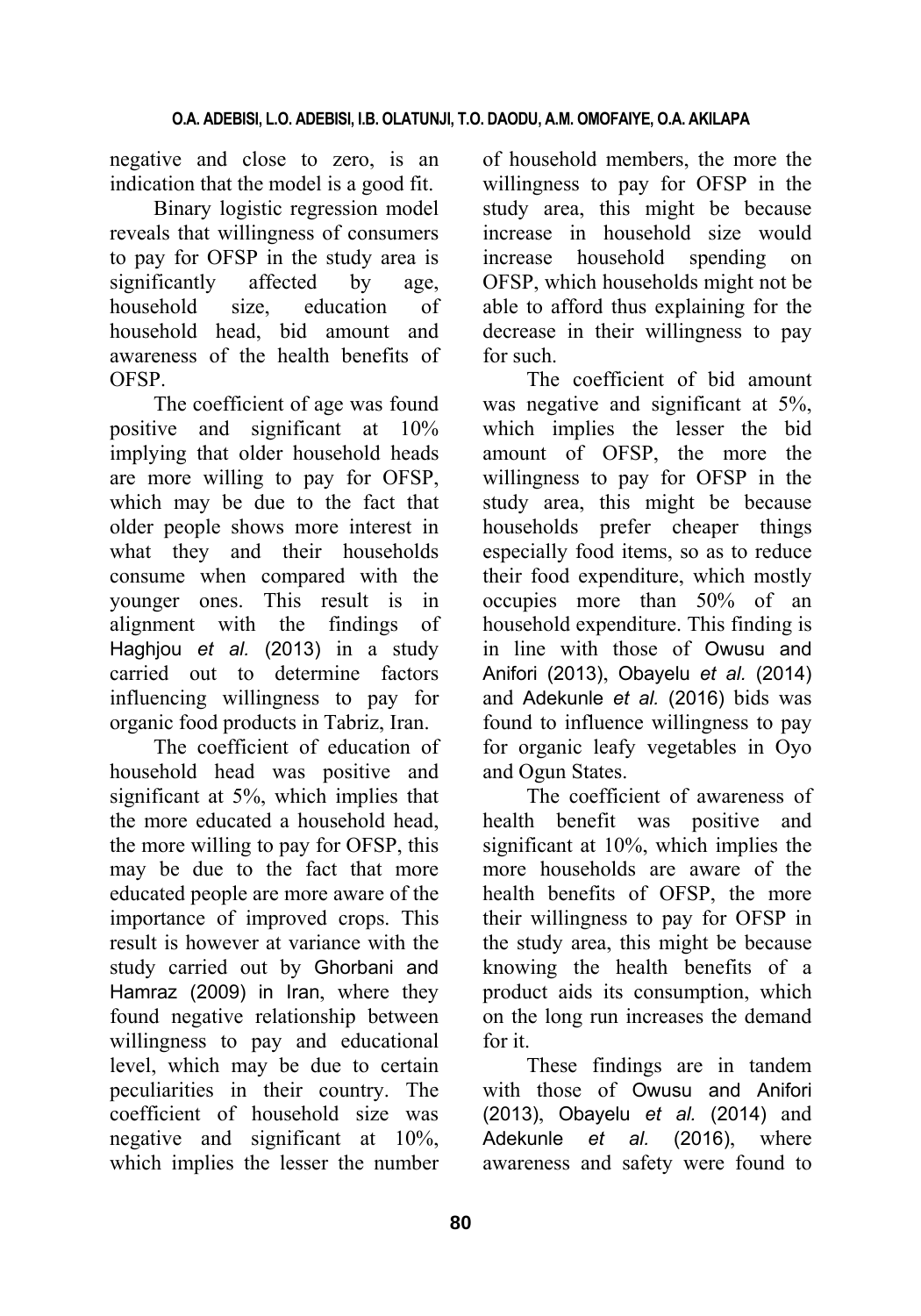influence willingness to pay for organic leafy vegetables in Oyo and Ogun States.

Variables, such as gender of household head, marital status and income, were not significant in explaining the factors influencing the willingness of consumers to pay for OFSP in the study area.

### **Constraints to the consumption of OFPS**

The results in *Table 7* present the constraints to the consumption of OFSP. Scarcity of OFSP ranked the first constraint while the other constraints include technicality of preparation, perishability and the cost of OFSP.

| <b>Variables</b>                     | <b>Coefficient</b> | <b>Standard Error</b> | t-value |
|--------------------------------------|--------------------|-----------------------|---------|
| Age                                  | 0.055775*          | 0.029477              | 1.89    |
| Gender                               | 0.37643            | 0.3359452             | 1.12    |
| Marital status                       | 0.1699772          | 0.2270408             | 0.75    |
| Household size                       | 0.1549719*         | 0.0861001             | 1.80    |
| Education                            | 0.0681132**        | 0.1741855             | 2.39    |
| Monthly income                       | 0.0030984          | 0.0073681             | 0.42    |
| Bid amount                           | 0.0634621**        | 0.0301362             | 2.11    |
| Awareness of OFSP health<br>benefits | 1.605967*          | 0.9332723             | 1.72    |
| Constant                             | 0.9368333          | 1.328922              | 0.70    |

## **Table 6** - **Logit regression result of factors influencing WTP**

Source: Field survey, 2019; \*\*Significant at 5%, \*Significant at 10%. Number of observation = 240; LR chi<sup>2</sup> (9) = 11.90; Prob> chi<sup>2</sup> = 0.0000; Log likelihood = 147.43841 and Pseudo R<sup>2</sup>  $= 0.5891$ 

| <b>Constraints</b>          | Frequency (N=240) | Percentage (100%) | Rank      |
|-----------------------------|-------------------|-------------------|-----------|
| Cost of OFSP                | 16                | 06.7              |           |
| Scarcity                    | 102               | 42.5              | 4 SI      |
| Technicality of preparation | 84                | 35                | $\sim$ na |
| Perishability               | 38                | 15.8              | ra ج      |

**Table 7 - Constraints to consumption of OFSP** 

Source: Field survey, 2019

## **CONCLUSIONS AND RECOMMENDATION**

The study concluded that there is significant knowledge on the health benefits of OFSP among consumers in Kwara State and that there is demand for it provided the amount they are willing to pay. However, there is still shortage in the supply of OFSP given that not all farmers are planting it and those planting have not fully maximize it. Thus, consumers were unable to access OFSP in the study area. The study therefore recommends that the benefits of OFSP over its indigenous counterpart should be more publicized through research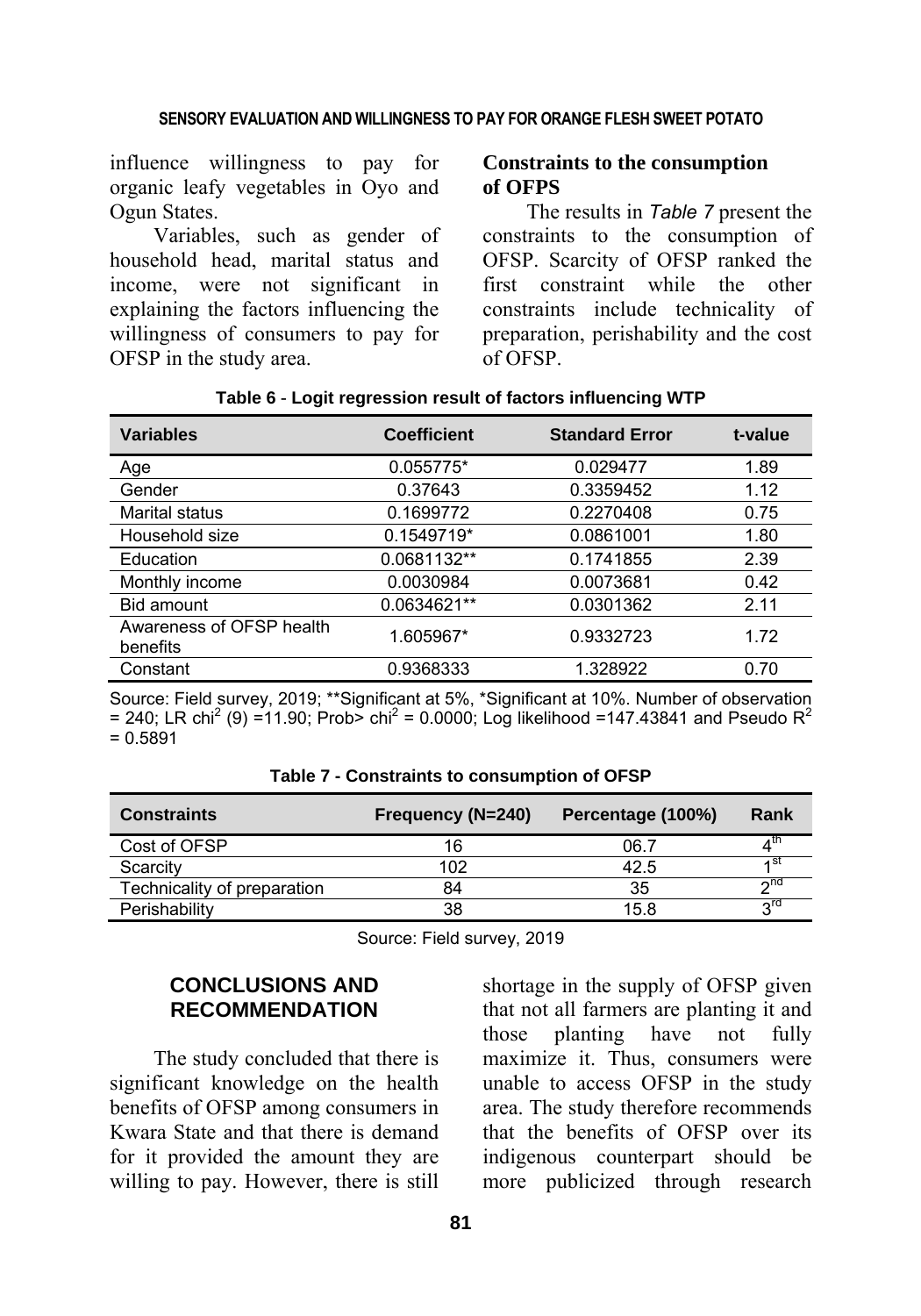institutes, extension agencies, health workers, NGOs and media. This will increase the awareness of the people, enabling them to consume more of OFSP thereby alleviating micronutrients deficiency (vitamin A). Also, farmers should be encouraged to plant OFSP by giving them subsidized materials and inputs, especially OFSP vines, so that supply can meet with demand of consumers. It is also recommended that OFSP should be made available at reasonable prices given that bid amount could dissuade consumers who are interested.

## **REFERENCES**

- **Adebisi, B.A., Phorbee, O.O., Chima, B.N., Njoku, J.C., Iheonu, M.E., Adegoke, A.A., Chima, I.P., Low, J.W. & Mbabu, A.N. (2015).** Orange-fleshed sweet potato: production, processing and utilization. A community Training Manual. *Helen Keller International, Nigeria and International Potato Center*, Nigeria.
- **Adekunle, C.P., Akerele, D., Adekunle, A.K. & Amodemaja, T.S. (2016).** Consumers' willingness to pay for organic leafy vegetables in Abeokuta Southwest Nigeria: evidence from double bounded dichotomous choice approach. *Nigerian Journal of Agriculture, Food and Environment*, 12 (1): 17- 23.
- **Afuape, S.O., Nwankwo, I.I.M., Omodamiro, R.M., Echendu, T.N.C. & Toure, A. (2014).** Studies on some important consumer and processing traits for breeding sweet potato for varied end-uses. *J.Exp. Agric.,* 4(1): 114-124, DOI: 10.9734/AJEA/2014/5827
- **Alberini, A. & Cooper, J. (2000).** Application of contingent valuation

method in developing countries. *Economic and social development paper*, No. 146, FAO, Rome.

- **Becker, G. (1965).** A model of the allocation of time. *The Economic Journal*, 75(299): 493-517, DOI:10. 2307/2228949
- **Ghorbani, M. & Hamraz, S. (2009).** A survey on factors affecting on consumer's potential willingness to pay for organic products in Iran (a case study). *Trends Agric.Econ.,* 2(1): 10-16, DOI: 10.3923/tae.2009. 10.16
- **Haghjou, M., Hayati, B., Pishbahar, E., Mohammadrezaei, R. & Dashti, Gh. (2013**). Factors affecting consumers' potential willingness to pay for organic food products in Iran: case study of Tabriz. *J.Agr.Sci. Tech.,* 15: 191-202.
- **Kwara Agricultural Development Project (KWADP) (2014).** Annual Report, Kwara ADP, Ilorin, Nigeria.
- **Kwara State Ministry of Information (2002).** Kwara State Diary 2002, pp. 1-10.
- **Low, J., Arimond, M., Osman, N., Cunguara, B., Zano, F. & Tschirley, D. (2007**). A food based approach introducing orange-fleshed sweet potatoes increased vitamin A intake and serum retinol concentrations in young children in riral Mozambique. *J.Nutr.,* 137(5): 1320-1327, DOI: 10.1093/jn/137.5. 1320
- **Mitra, S. (2012).** Nutritional status of orange-fleshed sweet potatoes in alleviating vitamin A malnutrition through a food-based approach. *J.Nutr. Food Sci.,* 2(8), DOI: 10.41 72/2155-9600.1000160.
- **National Population Commission (2016).** *Publication of National Population Commission*, Abuja, Nigeria.
- **Obayelu, O.A., Agboyinu, O.M. & Awotide, B.A. (2014).** Consumers' perception and willingness to pay for organic leafy vegetables in urban Oyo State, Nigeria. *European J.Nutr.*